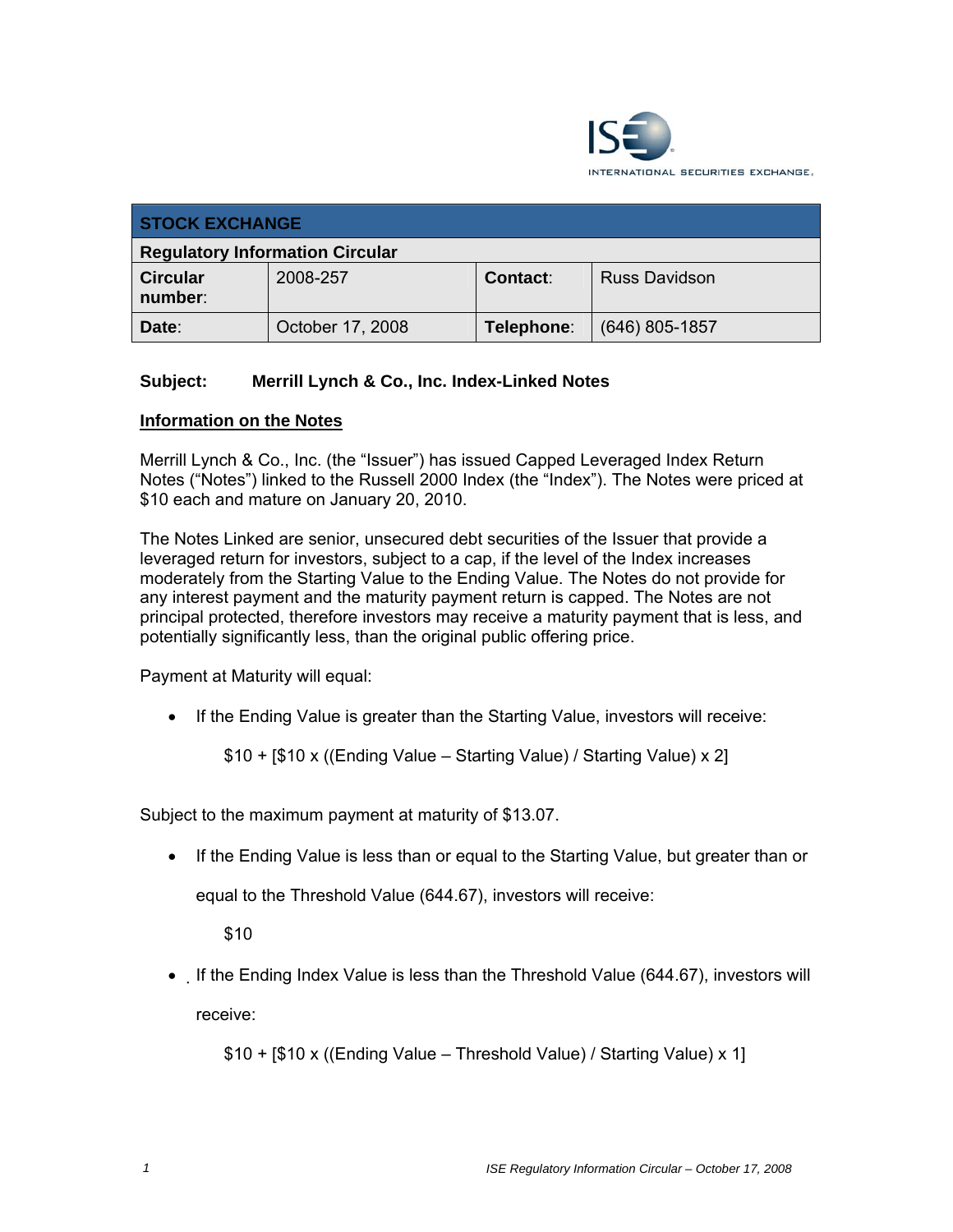The Starting Value of the Index equals: 716.30. The Ending Value will be calculated near the maturity date.

Please see the prospectus for the Notes for more details regarding the calculations. It is expected that the market value of the Notes will depend substantially on the value of the Index and may be affected by a number of other interrelated factors including, among other things: the general level of interest rates, the volatility of the Index, the time remaining to maturity, the dividend yield of the stocks comprising the Index, and the credit ratings of the Issuer.

Trading in the shares on ISE is on a UTP basis and is subject to ISE equity trading rules. The shares will trade from 9:00 a.m. until 4:00 p.m. Eastern Time. Equity Electronic Access Members ("Equity EAMs") trading the shares during the Pre-Market Session are exposed to the risk of the lack of the calculation or dissemination of underlying index value or intraday indicative value ("IIV"). For certain derivative securities products, an updated underlying index value or IIV may not be calculated or publicly disseminated in the Pre-Market hours. Since the underlying index value and IIV are not calculated or widely disseminated during Pre-Market hours, an investor who is unable to calculate implied values for certain derivative securities products during Pre-Market hours may be at a disadvantage to market professionals.

Equity EAMs also should review NASD Notice to Members 03-71 for guidance on trading these products. The Notice reminds members of their obligations to: (1) conduct adequate due diligence to understand the features of the product; (2) perform a reasonable-basis suitability analysis; (3) perform customer-specific suitability analysis in connection with any recommended transactions; (4) provide a balanced disclosure of both the risks and rewards associated with the particular product, especially when selling to retail investors; (5) implement appropriate internal controls; and (6) train registered persons regarding the features, risk and suitability of these products.

**This Regulatory Information Circular is not a statutory Prospectus. Equity EAMs should consult the Trust's Registration Statement, SAI, Prospectus and the Fund's website for relevant information.**